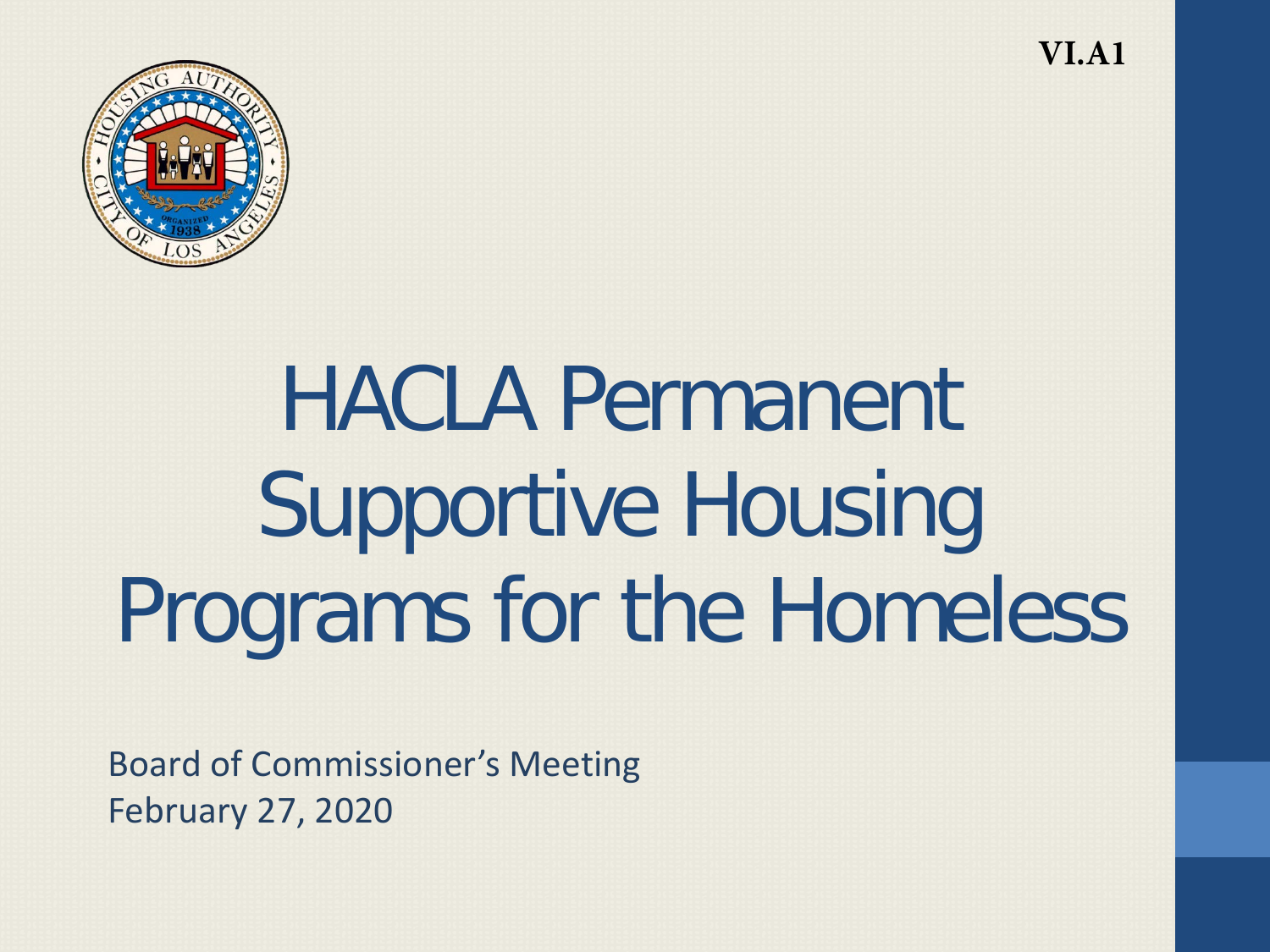## Permanent Support Housing (PSH) Parameters

- Homeless/Chronically Homeless
- Tenant based/Project Based
- HCV/Grant
- Various Target Populations/Partner Agencies/Supportive Service Requirements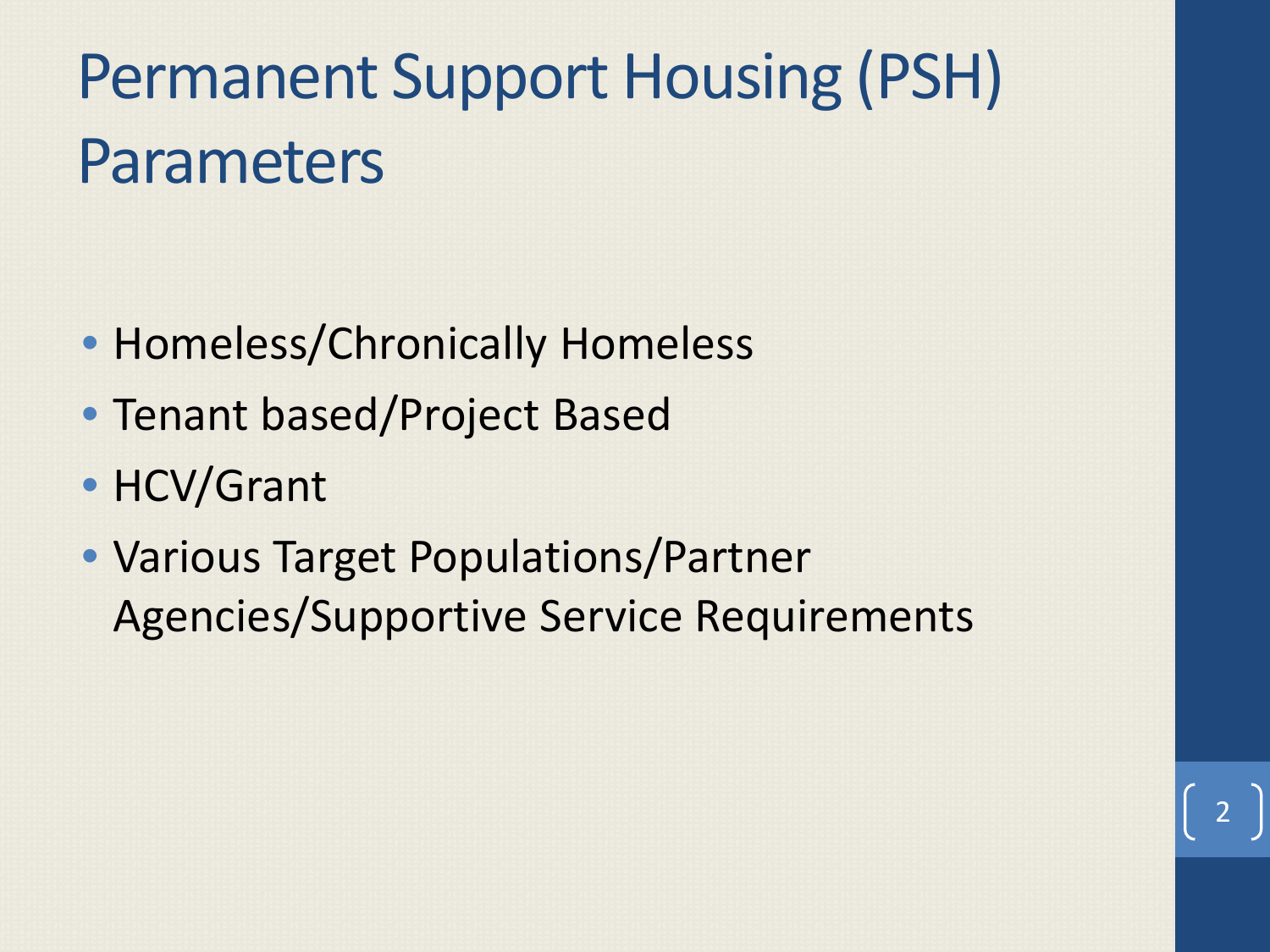## Permanent Supportive Housing Program Summary

| Program         | <b>Allocation</b>                                                                                               |
|-----------------|-----------------------------------------------------------------------------------------------------------------|
| <b>Homeless</b> | 4,111                                                                                                           |
| <b>TBSH</b>     | 800                                                                                                             |
| <b>HUD-VASH</b> | 4,615                                                                                                           |
| <b>PSH PBV</b>  | 4,911                                                                                                           |
| CoC             | 4,001                                                                                                           |
| <b>MRS</b>      | 1,107                                                                                                           |
| <b>LAUSD</b>    | 500                                                                                                             |
| <b>Total</b>    | 20,045                                                                                                          |
|                 | the contract of the contract of the contract of the contract of the contract of the contract of the contract of |

Over 1/3 of HACLA's resources are committed to housing the Homeless 907 new Homeless families were housed in 2019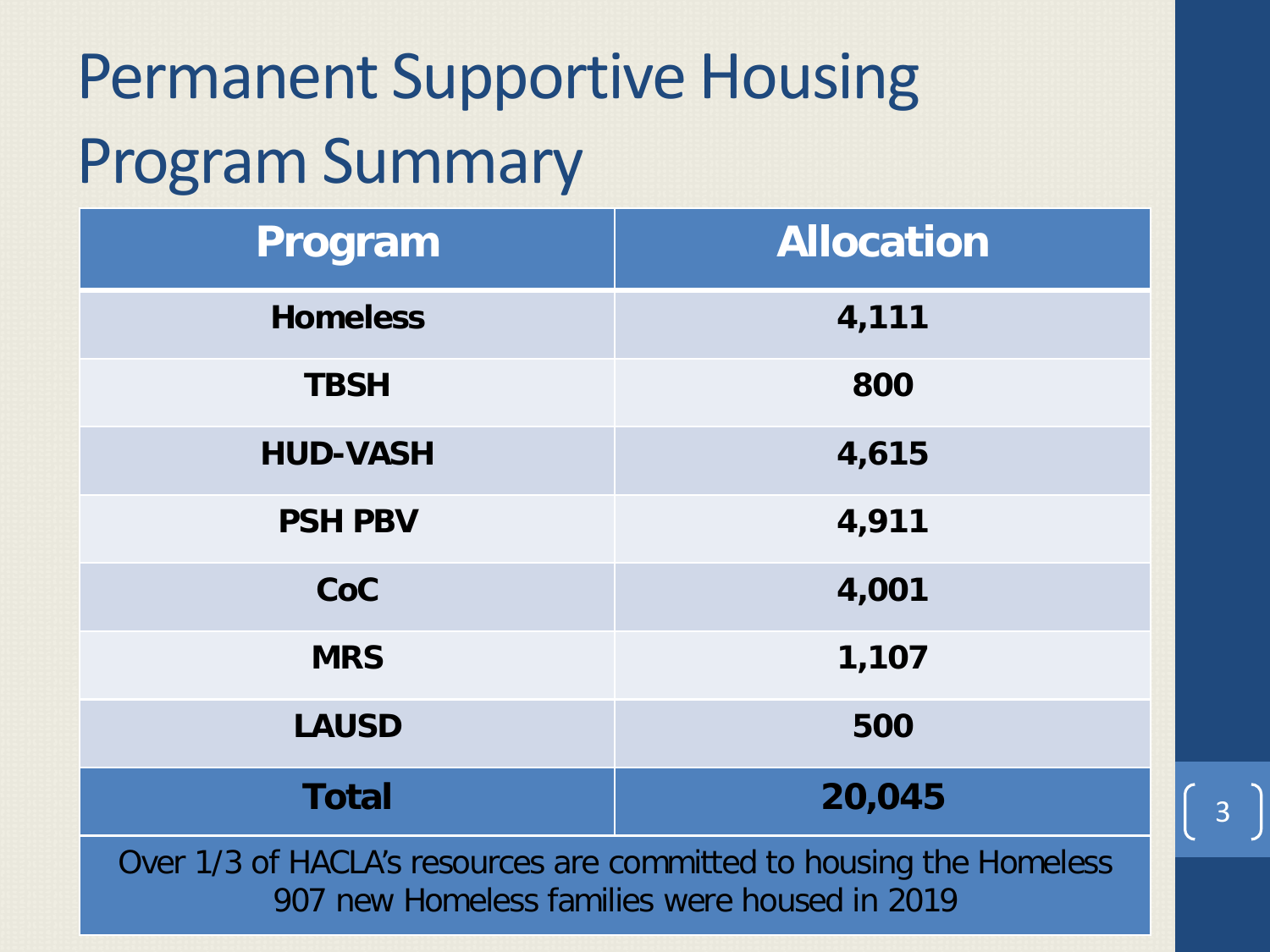#### Homeless Program

- Homeless individuals and families
- 4,111 vouchers (Tenant Based, HCV)
- 19 partner agencies
- Minimum one-year supportive service requirement

4

• Current utilization: 94%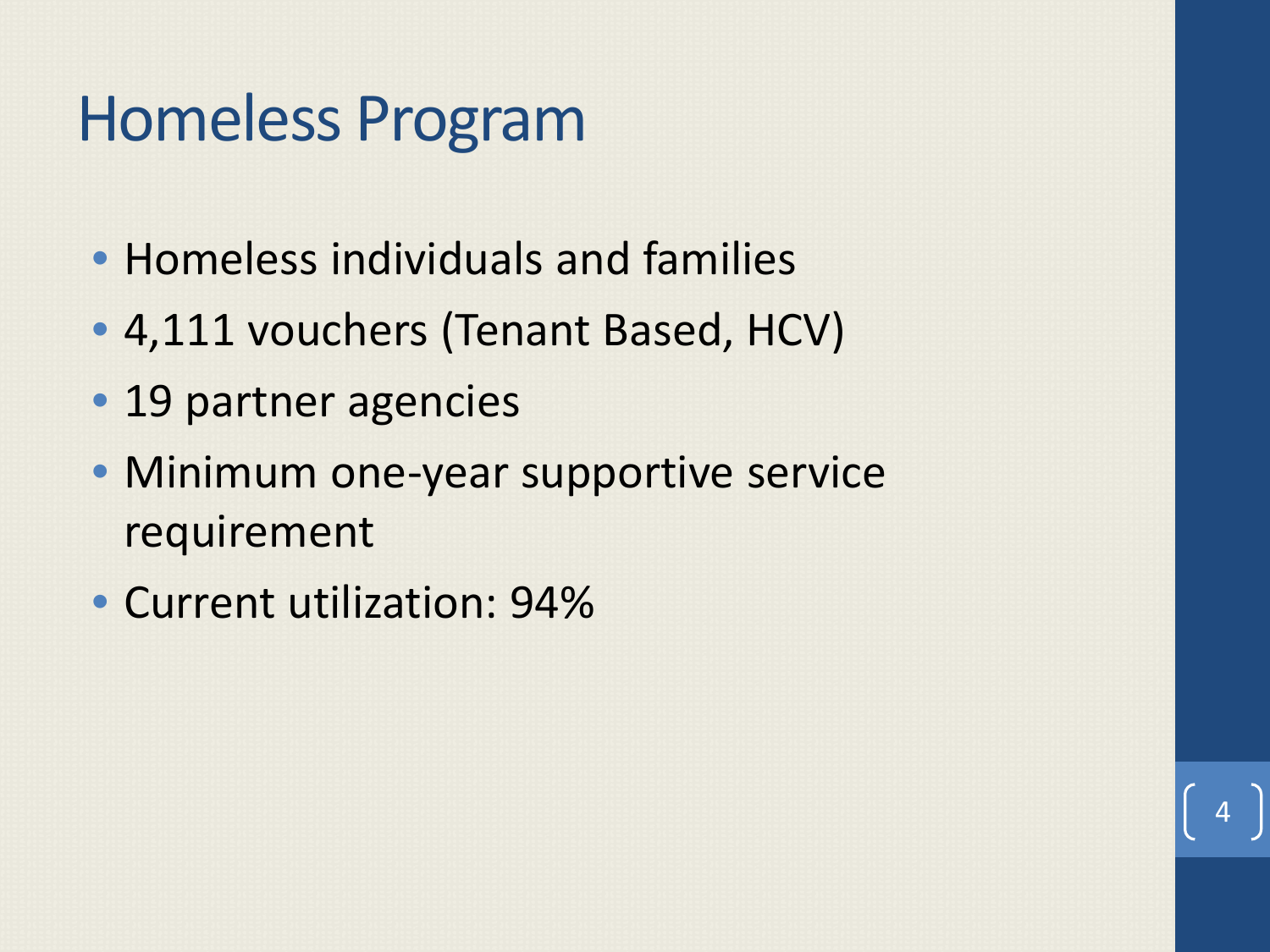# Tenant Based Supportive Housing (TBSH) Program

- Chronically homeless individuals
- 800 vouchers (Tenant Based, HCV)
- 2 partner agencies
- Lifetime supportive service requirement

5

• Current utilization: 84%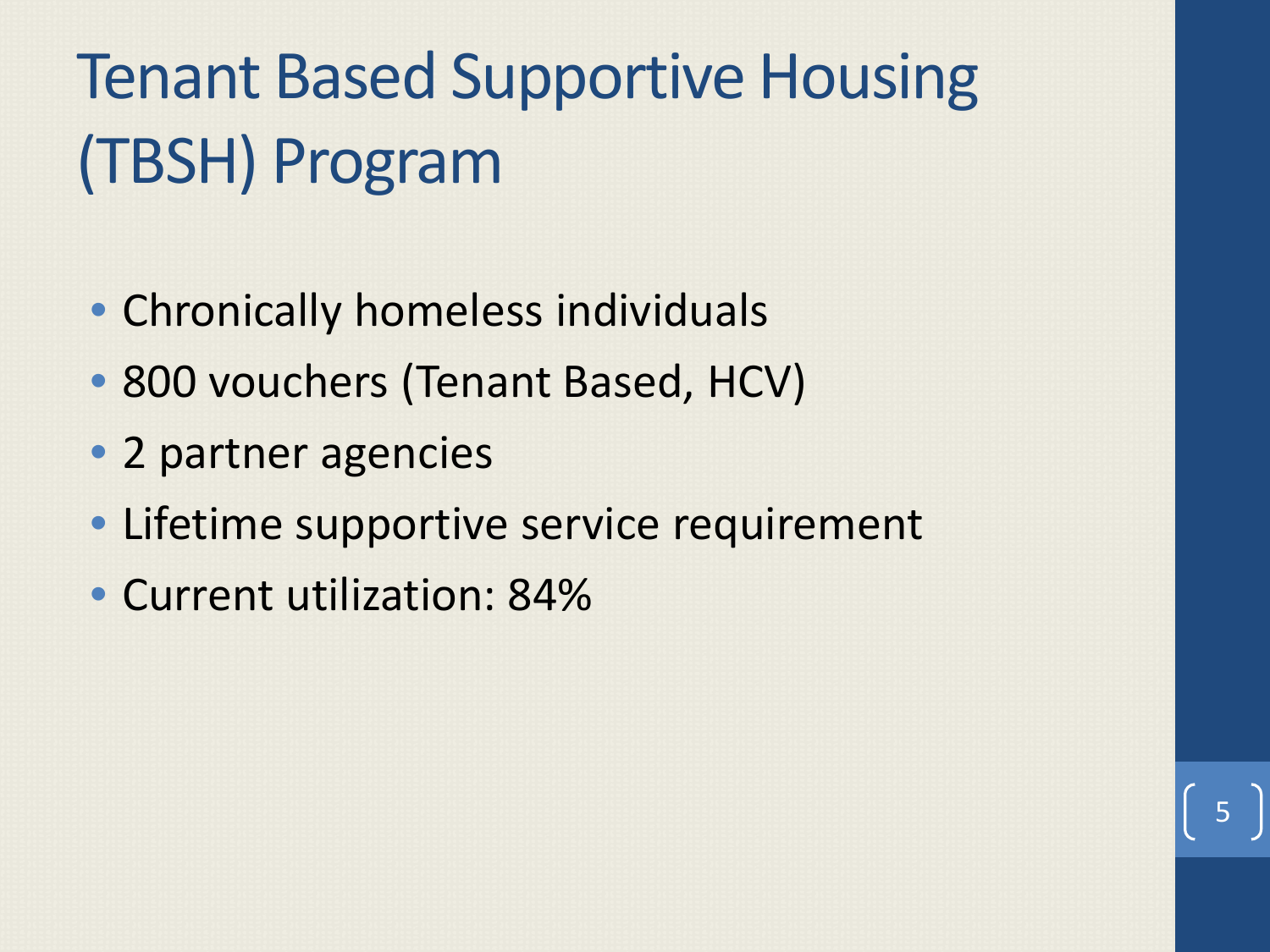#### HUD-VASH Program

- Homeless and chronically homeless Veteran individuals and families
- 4,615 vouchers (Project/Tenant-Based, HCV)

- Veteran Affairs
- Lifetime supportive service requirement
- Current utilization of tenant-based and completed PBV buildings: 66%
- 1,146 PBV units in development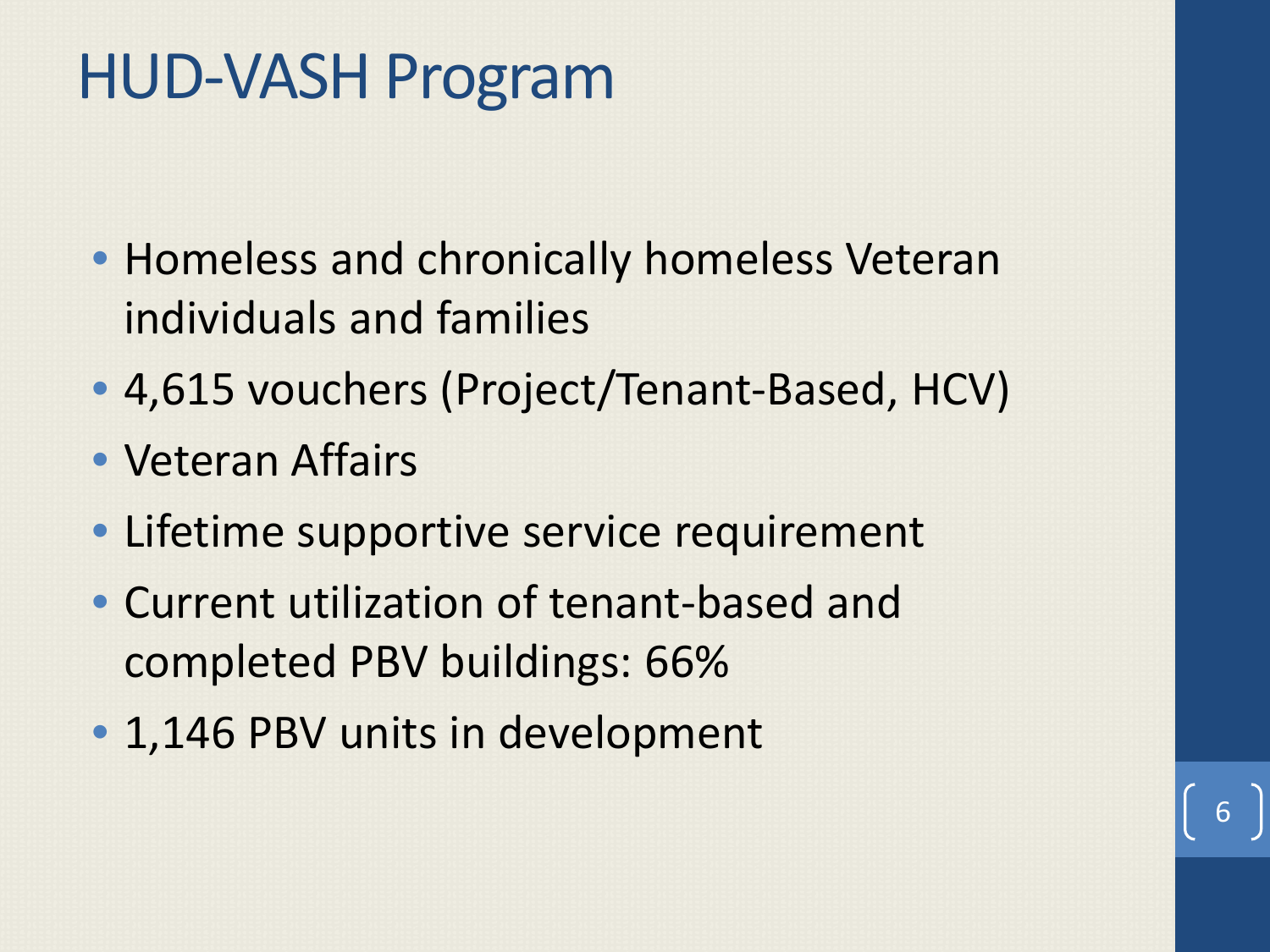Permanent Supportive Housing (PSH) Project Based Voucher (PBV) Program

- Homeless and chronically homeless disabled, TAY, seniors, veterans and families
- 4,911 vouchers (Project-Based, HCV)
- 45 developers and 118 projects
- Minimum one-year supportive service requirement
- Current utilization of completed buildings: 90%
- 2,656 units in development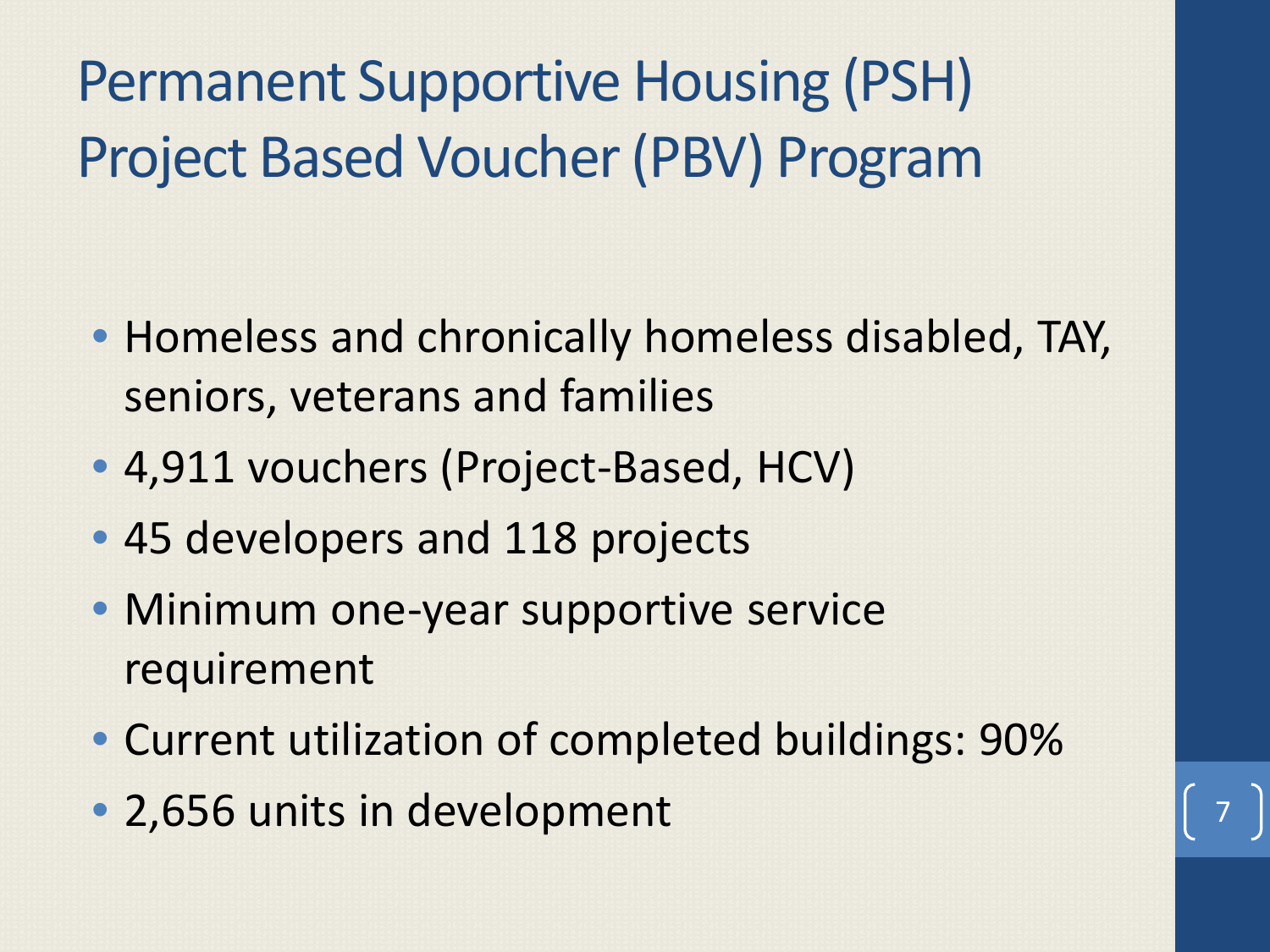### Continuum of Care (CoC) Program

- Chronically homeless individuals and families
- Serious mental illness, chronic substance abuse, HIV/AIDs
- 4,001 certificates (Project/Tenant-Based, Grant)

- 19 sponsors
- Lifetime supportive service requirement
- Current utilization: 85%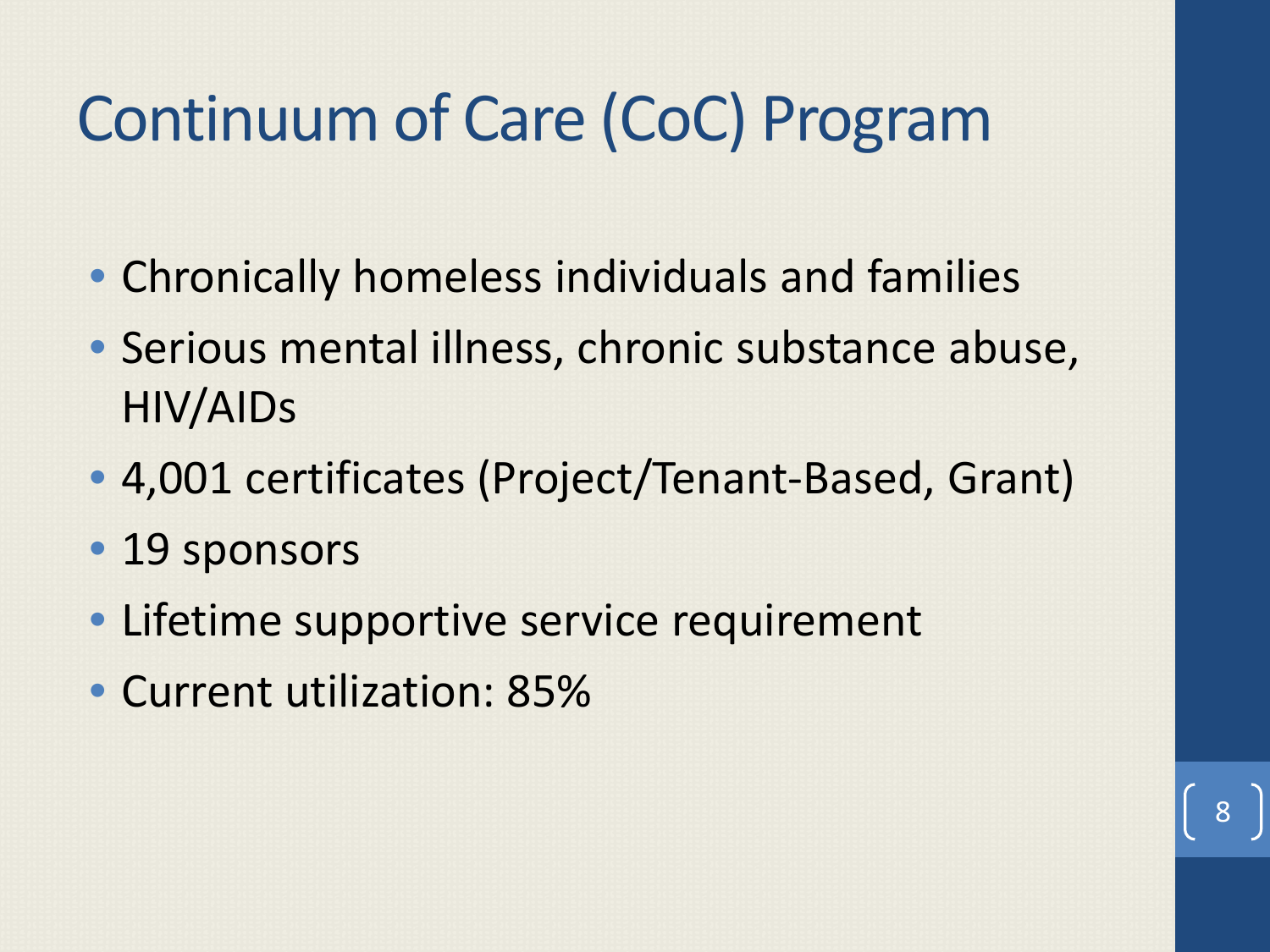Moderate Rehabilitation Single Room Occupancy (MRS) Program

- Homeless individuals
- 1,107 certificates (Project-Based, Grant, Legacy)

- 5 program partners
- Limited supportive services
- Current utilization: 93%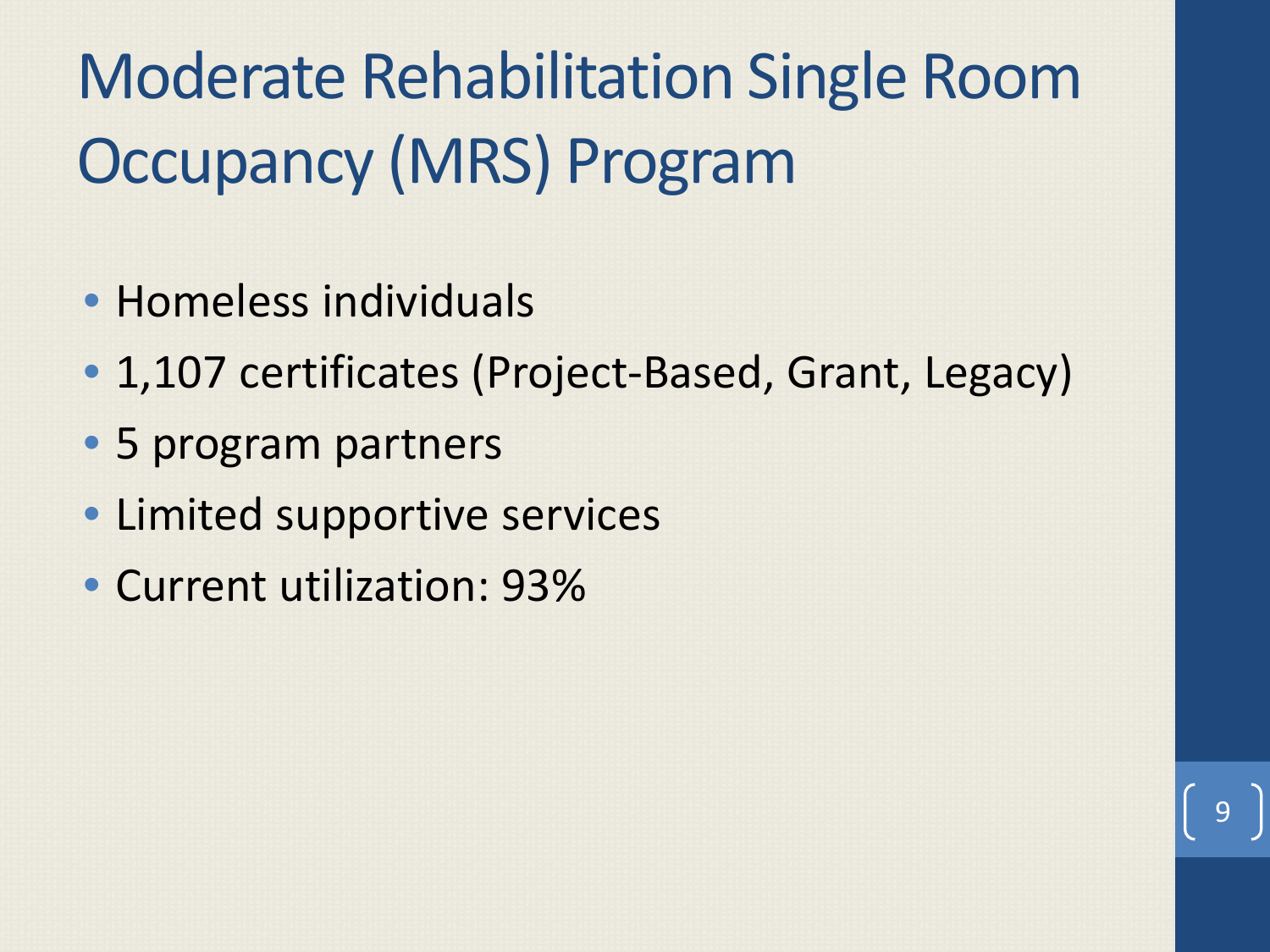#### LAUSD Program

- Homeless families
- 500 vouchers (Tenant Based, HCV)
- LAUSD/5 SPA leads
- Minimum 5 year supportive services
- Program Started in November with LAFH; 7 leased of initial allocation of 50